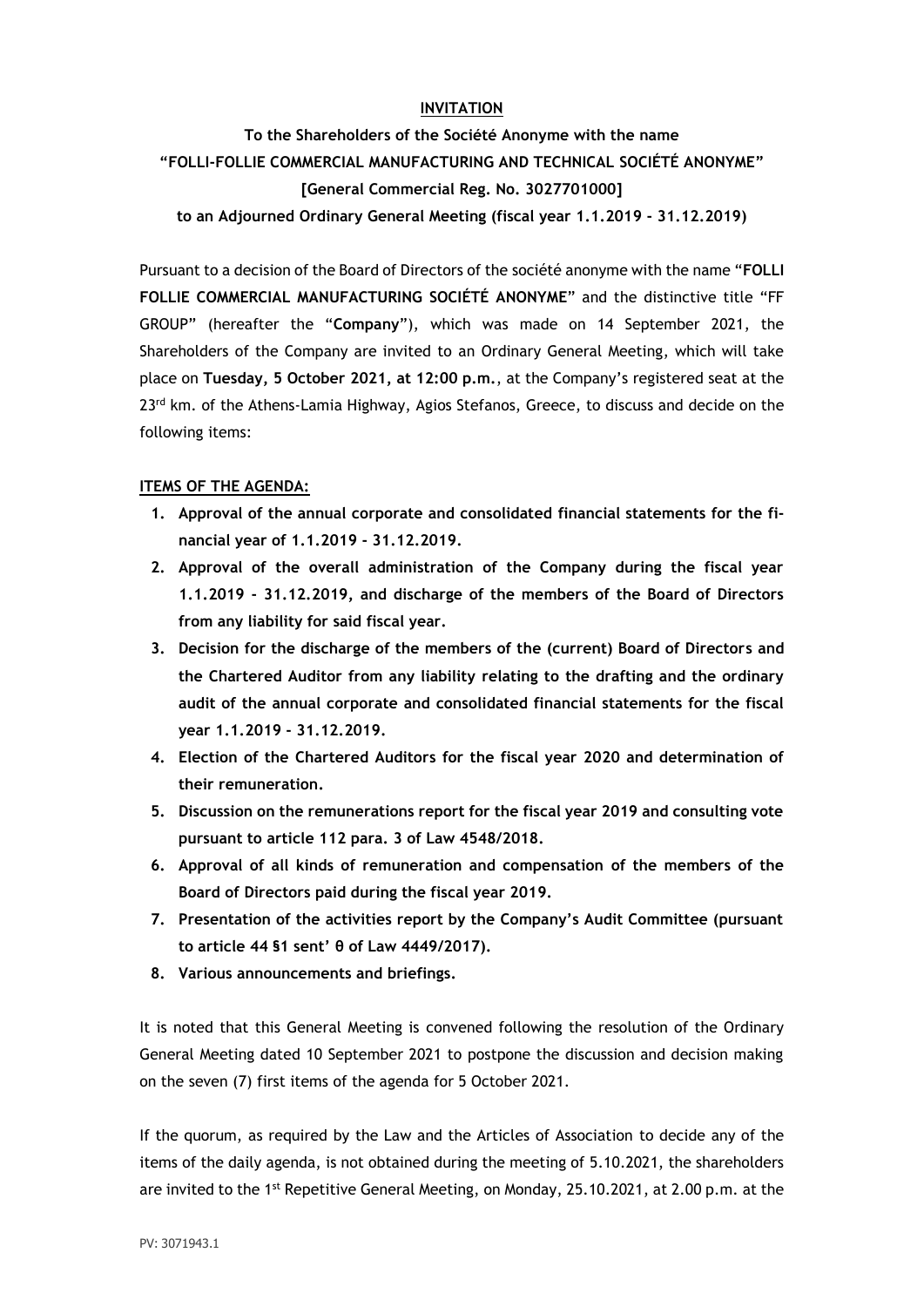Company's registered seat at the  $23<sup>rd</sup>$  km. of the Athens-Lamia Highway, Agios Stefanos, Greece, without publishing a new invitation. The items of the agenda of the possible  $1<sup>st</sup>$ Repetitive Meeting will be the above mentioned.

Pursuant to articles 124, 128 and 141 of Law 4548/2018, as amended and in force, the Company informs the shareholders for the following:

## **A. RIGHT TO PARTICIPATE IN THE GENERAL ASSEMBLY**

Any person appearing as shareholder in the records of the Dematerialized Securities System administered by "Hellenic Central Securities Depository S.A." (the "**HCSD**"), which is the Central Securities Depository providing registry services in the sense of para. 6 of article 124 of L. 4548/2018, is entitled to participate at the General Meeting. The status of shareholder may be evidenced by any lawful means and, in any case, based on the update received by the Company from HCSD. Shareholding status must be effective at the beginning of the fifth (5th) day prior to the date of the General Meeting, i.e. on 30.9.2021 ("**Record Date**").

The Record Date applies in the case of an adjourned or repetitive general meeting, provided that the adjourned or reiterated general meeting does not take place later than thirty (30) days from the Record Date.

Only persons with shareholding status on the respective Record Date are deemed vis-à-vis the Company to be entitled to participate and vote at the General Meeting. Shareholders who fail to comply with the deadline of para. 4 of article 128 of L. 4548/2018, i.e. who do not submit in writing the appointment of proxies or representatives to the Company at least forty eight (48) hours before the scheduled date of the General Meeting, participate at the General Meeting unless the General Meeting refuses this participation for good reason which justifies this refusal.

The exercise of these rights does not require blocking of the beneficiary's shares or compliance with any other procedure restricting the ability to sell and transfer same during the period between the Record Date and the date of the General Meeting.

# **B. PROCESS FOR EXERCISING VOTING RIGHTS BY PROXY**

A shareholder may participate in the General Meeting and vote either in person or by proxy. Each shareholder may appoint up to three (3) proxies. However, if a shareholder holds shares in the Company, which are held in more than one investor securities account, such restriction does not prevent the shareholder from appointing different proxies for the shares in each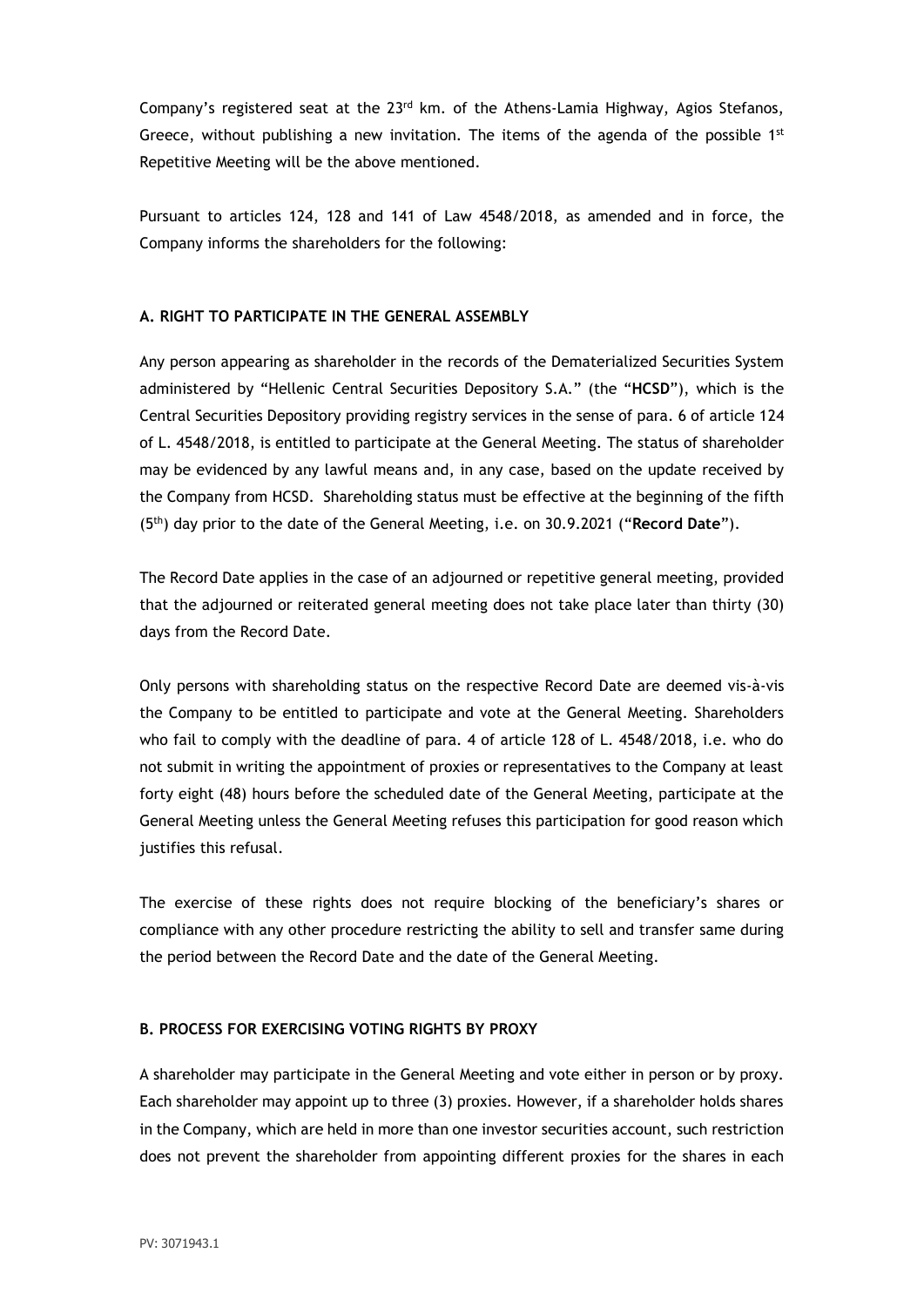investor account in relation with the General Assembly. A proxy acting on behalf of more than one shareholder may vote differently for each shareholder.

A shareholder proxy must notify to the Company, before the start of the General Meeting, any specific event which may be useful to shareholders, in order to assess the risk of the proxy serving interests other than those of the shareholder. In the sense of this paragraph, a conflict of interest may particularly arise when a proxy is:

a) a shareholder exercising control of the Company, or other legal person or entity controlled by that shareholder;

b) a member of the board of directors or generally of the management of the Company or shareholder exercising control of the Company, or other legal person or entity controlled by that shareholder, which exercises control of the Company;

c) an employee or a certified auditor of the Company or a shareholder exercising control of the Company, or other legal person or entity controlled by that shareholder, which exercises control of the Company;

d) a spouse or a first-degree relative with one of the individuals referred to under (a) through (c) above.

The appointment and revocation of a shareholder proxy and the revocation or replacement of a representative or a proxy are made in writing (as mentioned immediately below) and filed with the Company at least forty-eight (48) hours prior to the scheduled date of the General Meeting.

The form that may be used for the appointment of a proxy is available at the Company's website [\(http://www.ffgroup.com/investors/shareholders/annual-general-meetings/\)](http://www.ffgroup.com/investors/shareholders/annual-general-meetings/). Such form must be filed, filled-in and signed by the shareholder with the Company's Investor Relations and Corporate Announcements Unit either by post (to the address: FF GROUP, 23rd km of the Athens-Lamia Highway, 14565, Agios Stefanos, Greece) or by e-mail (at [ir@ffgroup.gr\)](mailto:ir@ffgroup.gr), at least **forty-eight hours (48)** prior to the date of the General Meeting. Beneficiaries are responsible for confirming the successful dispatch of the proxy form and the receipt thereof by the Company, by calling the following number: +30 210 6241141 (Mrs. Mantalena Kasidiaropoulou).

### **C. MINORITY SHAREHOLDER RIGHTS**

Pursuant to Article 121 paragraph 4 of Law 4858/2018 regarding "Reforming the law of sociétés anonymes", we notify the Shareholders of the rights, to which (among others) they are entitled and which are provided by article 141 paragraphs 2, 3, 6 and 7 of L. 4548/2018: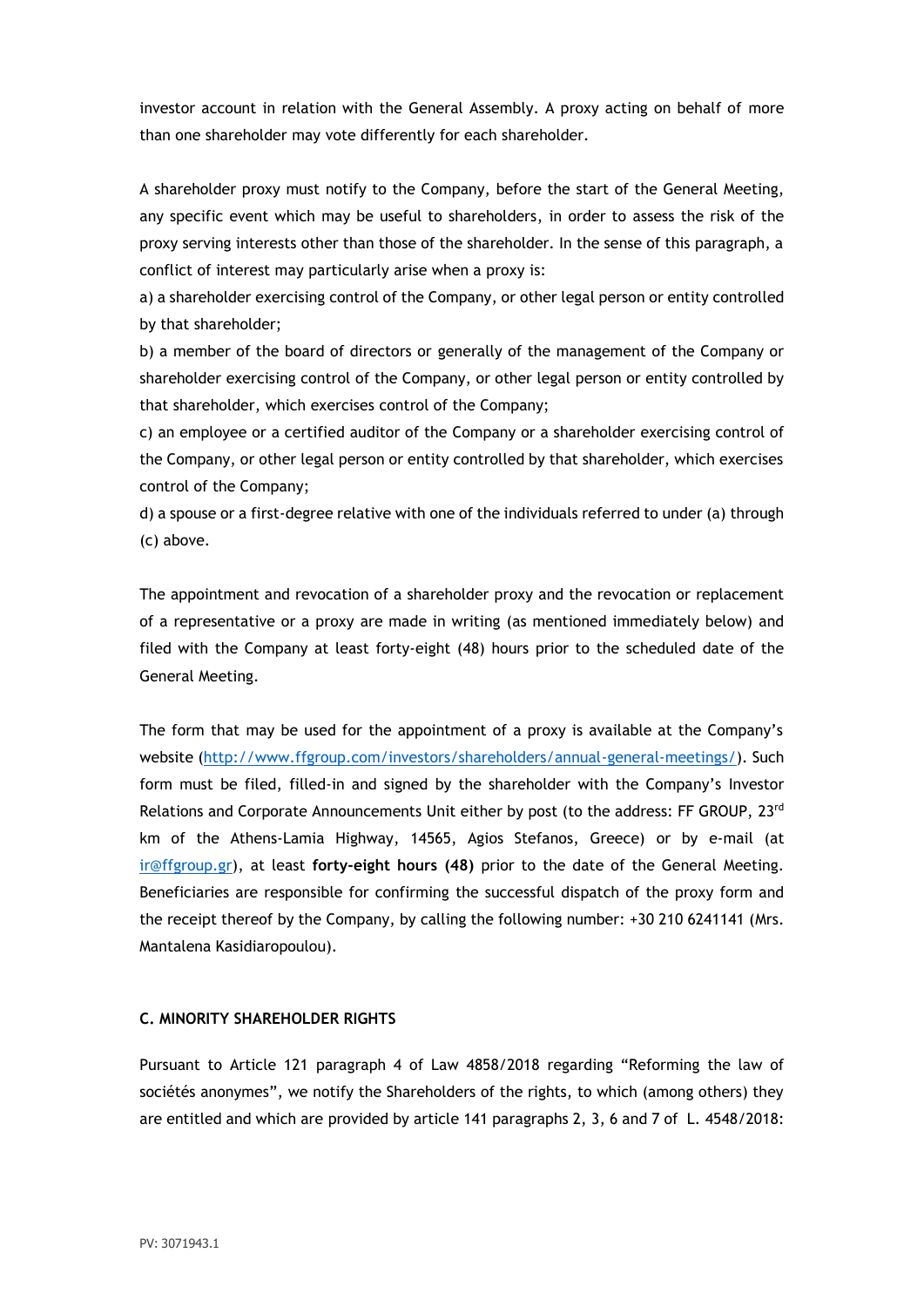**Paragraph 2 of article 141 of L. 4548/2018**: At the request of shareholders representing one twentieth (1/20) of the paid-up share capital, the company's board of directors is obliged to include additional items in the General Meeting's agenda, if the relevant request is received by the board of directors at least fifteen (15) days prior to the General Meeting, i.e. by 20 September 2021. The request for including additional items in the agenda is accompanied by a justification or a draft decision to be approved by the General Meeting, and the revised agenda is published in the same manner as the previous agenda thirteen (13) days prior to the date of the General Meeting and is also made available to the shareholders at the Company's website, along with the justification or draft decision submitted by the shareholders in accordance with article 123 paragraph 4 of law 4548/2018, as amended and in force. If these items are not published, the requesting shareholders are entitled to request the adjournment of the General Meeting, pursuant to article 141 para. 5 of law 4548/2018, as amended and in force, and to proceed with the publication themselves, as provided in the second sentence of this paragraph, at the expense of the Company.

**Paragraph 3 of article 141 of L. 4548/2018:** Shareholders representing one twentieth (1/20) of the paid-up share capital, are entitled to submit draft decisions on items included either on the original or any revised agenda of the General Meeting. The relevant request should be received by the Board of Directors at least seven (7) days prior to the date of General Meeting, i.e. by 28 September 2021, and the draft decisions become available to the shareholders in accordance with article 123 paragraph 3 of law 4548/2018, as amended and in force**,** at least six (6) days prior to the date of General Meeting, i.e. by 29 September 2021.

**Paragraph 6 of article 141 of L. 4548/2018:** At the request of any shareholder, submitted to the Company at least five (5) full days prior to the General Meeting, i.e. by 30 September 2021, the Board of Directors shall provide the General Meeting with information relating to the Company's corporate affairs, to the extent such information is relevant to the items of the agenda. There is no obligation to provide information, when the relevant information is already available on the Company's website, in particular in the form of questions and answers. Additionally at the request of shareholders representing one twentieth (1/20) of the paid-up share capital, the Board of Directors is obliged to announce to the General Meeting, if it is the ordinary annual one, the amounts that were paid to each member of the Board of Directors or to the managers of the Company during the last two years, as well as any benefit to such persons for whichever cause or any contract of the Company with them. In all the above cases, the Board of Directors may refuse to provide the information for sufficient due reason, to be recorded in the minutes. Such a reason may be, as applicable, the representation of the requesting shareholders in the Board of Directors, in accordance with Articles 79 or 80 of law 4548/2018, as amended and in force. In the cases of the present paragraph, the Board of Directors may answer once to shareholder requests having the same content.